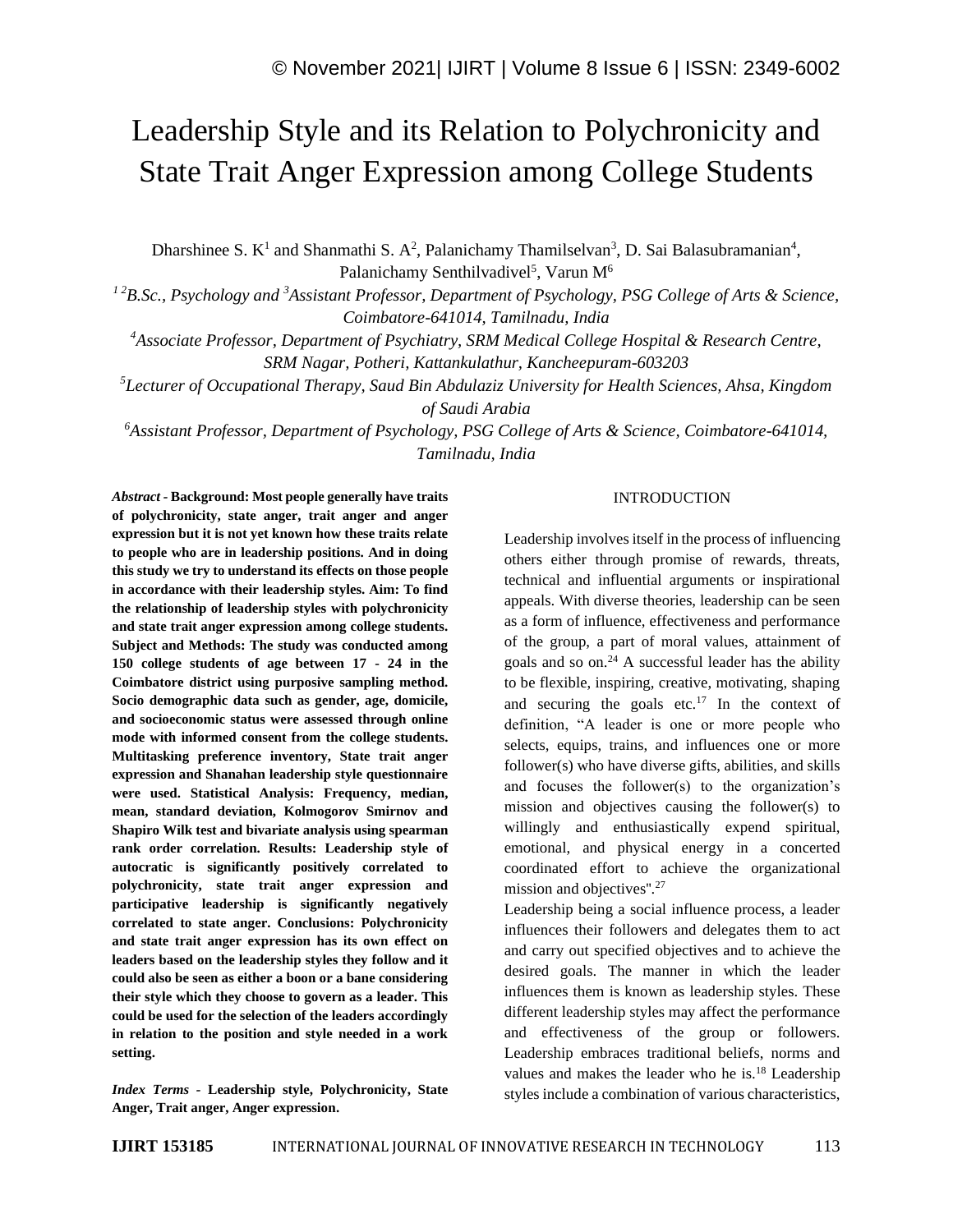traits and behaviours used by a leader to interact with the subordinates.<sup>1</sup> Based on the emphasis on people or performance, a leader can be categorised as human relations leader, laissez faire leader, democratic and autocratic leader. They engage in different roles, responsibly, views and actions towards the work environment, people and performance.<sup>26</sup> Autocratic, democratic and laissez faire styles of leadership has paved a way in the emergence of further styles. Based on the leader-follower relationship and impact of one's actions, additional leadership styles have been developed namely, situational leadership, delegative leadership, participative leadership, transactional leadership, transformational leadership and many more.<sup>9</sup>

In autocratic leadership style, the leader is known to be the one who dominates policies, dictates attitudes and work techniques, initiates actions, controls rewards, penalties and evaluates the subordinates in their work and attitude.<sup>6</sup> This style of leadership revolves around the leader retaining the decision making rights, forcing the followers to execute the services, promoting one sided conversation and dominating the work environment with the leader being bossy, narrow, domineering and less creative.<sup>1</sup> On the other hand, democratic leadership style relates to higher morale and offers guidance to and allows input from subordinates. Participation of the leader plays a major role and they delegate authority to the subordinates and provide ongoing support to them. $^{22}$ This style of leadership is concerned with meaningful participation and decision making and establishes respectful relationships, active cooperation and collaborative associations within the members or followers.<sup>15</sup> Delegative leadership (laissez faire leadership style) can be associated with poorly defined roles, lack of motivation and power and decision making capabilities in the hands of group members or subordinates with little or no guidance from the leader. Here, members have the freedom to make decisions with their own ideas. This type of leadership is valuable when there is an experienced team with greater technical expertise than their leader in specific aspects. If this method is used too much, it may result in loss of control and authority, stress for team members and less respect for the leader. <sup>7</sup> Situational leadership style is based on the use of different leadership styles in relation with the demands of the situation. Leaders become successful when they adapt

themselves to their own unique situation. They benefit from combined strategies, maximise learning experience and satisfaction and respond to the challenges by being flexible, adaptable and effective. This style embraces flexibility, recognise new needs and situation change.<sup>25</sup>

Polychronicity is known as "a preference for doing several tasks simultaneously". Engaging in different tasks at the same time, multitasking and multi communication are based on Polychronicity. In the words of Bluedorn et al. (1999) polychronicity is defined "as the extent to which people in a culture: (1) prefer to be engaged in two or more tasks or events simultaneously, and (2) believe their preference is the best way to do things". <sup>16</sup> Here simultaneously can refer to engaging at two tasks at the same time or back and forth engagement with several tasks. Polychronicity being a fundamental aspect in most relationships, awareness and understanding of the term can enhance the leader-follower relationship and performance. With Polychronicity, people can demonstrate flexibility and allow them to adjust and adapt to different situations and a leader's Polychronicity may have an impact on the follower in completing the task.<sup>3</sup> In order to seek efficiency and effectiveness in a time constricted environment, the leaders tend to prefer Polychronicity in which the person involved can do and think multiple things simultaneously. With the time frame the leader must be responsible to mentally capture and divide future blocks, allot schedules and ensure that activities are run parallel to each other, and coordinate events and tasks that occur at the same time. Since most activities faced by the leaders are polychronic in nature, they should have the ability to operate and act on a number of tactical levels at the same time. 23

Anger when expressed poorly by a leader may result in destructive leadership behaviour that leads to a hostile environment at work. Trait anger might cause interpersonal aggression when not controlled in the right time and makes the leader perceive situations annoying or frustrating.<sup>13</sup> Experience of anger is measured with the dimensions of state anger and trait anger. While state anger is a temporary state of anger, trait anger is a more stable response for a wider range of stimuli. State anger is a temporary reaction to the characteristics of an immediate situation. Trait anger consists of an angry temperament and an angry reaction. Experience and expression of anger without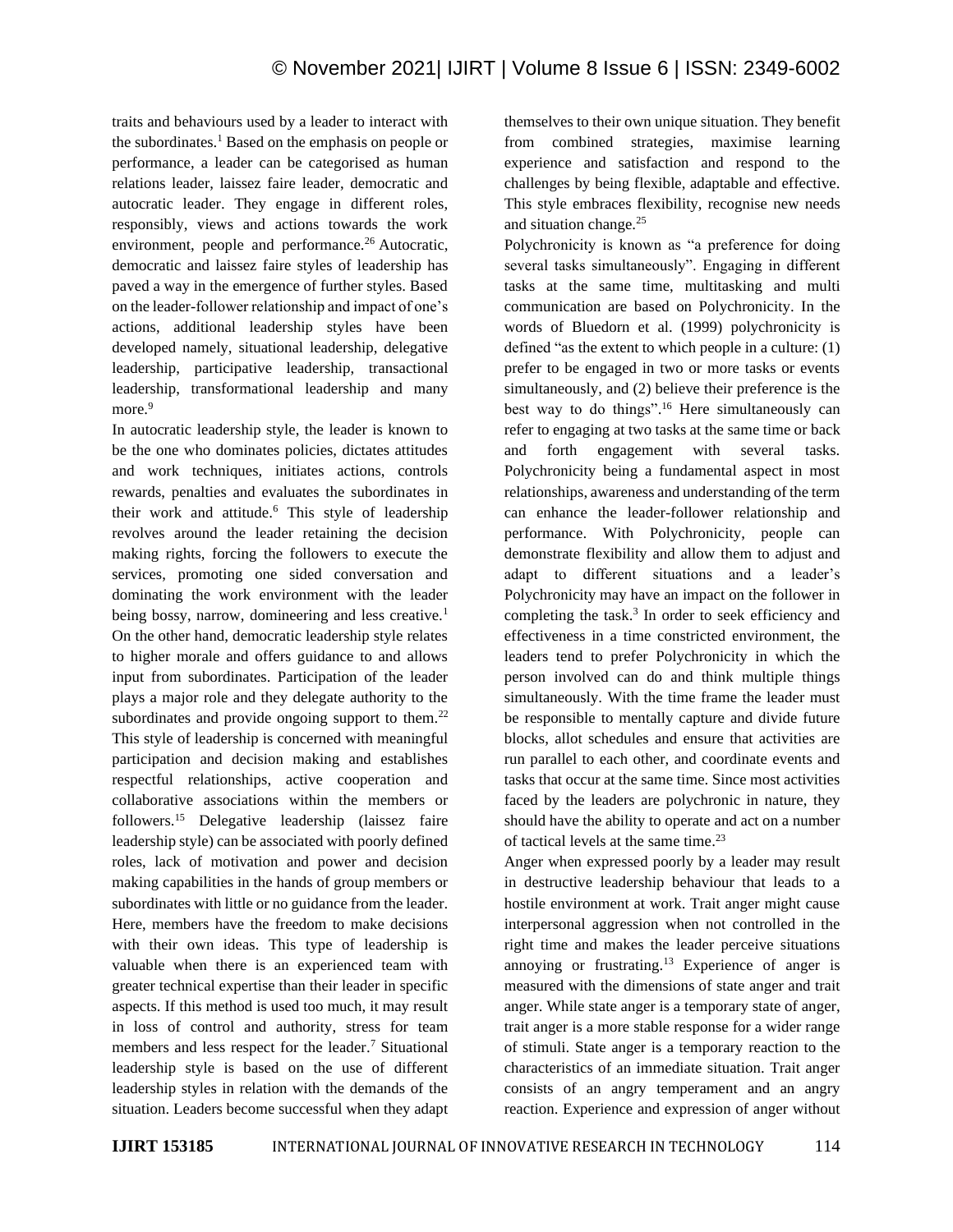general provocation is known as angry temperament and angry reaction refers to the expression when criticised or treated in an unfair manner. Anger expression is the reaction to anger or how one expresses their anger. It includes anger-in: suppression of the anger internally, anger-out: external expression of anger towards people or objects, anger-control: exerting control over anger expression.<sup>8</sup> Anger being a negative social behaviour causes actions such as alienation, hostility, blaming and abstention. The followers have high chances of feeling alienated when the leader expresses angry behaviour and in turn results in negative follower outcomes. It is perceived that the leader is inadequate in emotion control and self-confidence. People who work with angry leaders also tend to express lower levels of attachment and negative emotions that affect their performance. Anger neutral leader is described as an authentic leader who promotes affective follower commitment and maintains a positive regard.<sup>2</sup> Leaders with positive traits show positive affective states that influence the follower's emotion in a positive light. It enhances the relationship between the leader and the follower, promotes leadership effectiveness and conveys important functional information.<sup>12</sup>

## METHODOLOGY

Aim

To find the relationship of leadership styles with polychronicity and state trait anger expression among college students.

**Objectives** 

- To assess the relationship between polychronicity and leadership styles such as autocratic leadership, participative leadership, delegative leadership and situational leadership among college students
- To find out the relationship between state anger, trait anger and anger expression on the four leadership styles among college students.

## Hypothesis

There is a significant relationship between Leadership Style (autocratic leadership, participative leadership, delegative leadership and situational leadership) with polychronicity.

• There is a significant relationship between Leadership Style (autocratic leadership, participative leadership, delegative leadership and situational leadership) with state anger, trait anger and anger expression.

## Sample

Samples of 150 leaders (Class Representatives) were collected from Arts & Science college at Coimbatore. Those who have signed in the informed consent and who are leaders (Class Representatives) for at least a minimum period of one year were selected for the study. The sample belonged to the age group ranging between 17 years to 24 years (Female  $(n) = 102$  and male(n) = 48). Purposive sampling technique was used. In each class, students who are working as leaders were selected purposively for the study based on the position of the students. This is a correlational study among college students (17- 24) studying in the Arts & Science college of Coimbatore district in Tamil Nadu.

## Procedure

The questionnaires were collected through online mode and the description about the questionnaires were given at the top of each questionnaire. The subjects are selected carefully in a selective manner i.e. the samples who were working as a leader are only selected. Informed consent was obtained from each participant and if the participant wished, they were allowed to leave the study at any point of time. The data of the subjects were maintained confidentially.

## Tools

1. Personal Data Sheet: Demographic details were collected which includes age, gender, domicile and socio-economic status.

2. Multitasking Preference Inventory: It contains the 14 questionnaires and responses are in the form of five-point Likert scale with the responses ranging from strongly disagree to strongly agree. Among the 14 items, seven were reversely scored before computing the scale score. The MPI scale was administered to assess an aspect of Polychronicity. Polychronicity is the inclination to engage in multiple tasks simultaneously. The reliability of this inventory is 0.91 and content validity is 0.85.<sup>20</sup>

3. State Trait Anger Expression Questionnaire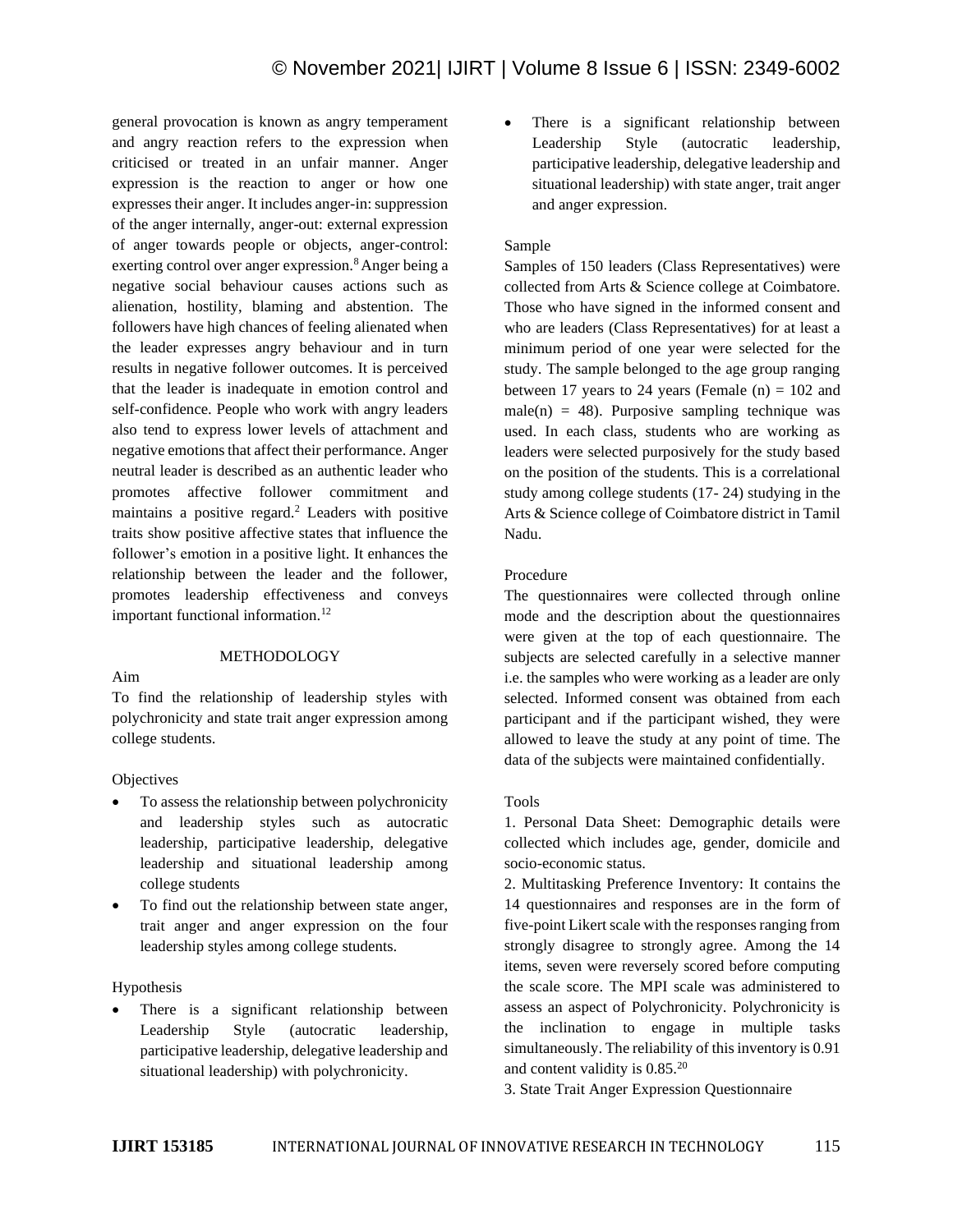State trait anger expression which is commonly known as STAXI, contains three parts in which the first part contains the scoring such as Never, Sometimes, Moderate and Always whereas part two and three contains the scoring such as almost never, sometimes, often and almost always. The part of the scale contains 44 items and three categories, state anger, trait anger and anger expression. The reliability of the questionnaire found by conducting Cronbach alpha test is 0.648. For validity, Pearson correlation value was used between State anger, trait anger and anger expression with a total score of 0.732, 0.829, and 0.787 which are more than 0.159 of r table product moment at 5% level of significance. Hence, it can be concluded that the variables of the state trait anger expression questionnaire are valid.

## 4. Shanahan Leadership Style Questionnaire

The leadership style questionnaire developed by Shanahan contains 12 items with four leadership styles: authoritarian leadership, participative leadership, delegate leadership and situational leadership and the dominant score is taken as the individual's leadership style. The reliability of the questionnaire calculated using Cronbach alpha test is 0.762. For validity Pearson correlation value was used between autocratic leadership to situational leadership with a total score of 0.586, 0.718, 0.879, and 0.855 which are more than 0.159 of r table product moment at 5% level of significance. Hence, it can be concluded that the variables of the leadership style questionnaire are valid.

## Statistical Analysis

SPSS version 20.0 is used for statistical analysis. Frequency and Percentage were used to represent the categorical variables and mean, standard deviation, median is used to represent the data of the continuous variable. Kolmogorov Smirnov and Shapiro Wilk tests were used to test the normality. Spearman correlation is used to find the leadership styles with the polychronicity and state trait anger expression.

## RESULTS

Table 1 shows the Frequency and Percentage of the Socio Demographic data among the participants ( $N =$ 150)

| Demographic<br>Category<br>Variables | Frequency | Percentage<br>$\%$ |
|--------------------------------------|-----------|--------------------|
|--------------------------------------|-----------|--------------------|

| Gender        | Female | 102 | 68.0 |
|---------------|--------|-----|------|
|               | Male   | 48  | 32.0 |
| Age           | 17     | 11  | 7.3  |
|               | 18     | 45  | 30.0 |
|               | 19     | 50  | 33.3 |
|               | 20     | 21  | 14.0 |
|               | 21     | 12  | 8.0  |
|               | 22     | 7   | 4.7  |
|               | 23     | 2   | 1.3  |
|               | 24     | 2   | 1.3  |
| Domicile      | Urban  | 86  | 57.3 |
|               | Rural  | 64  | 42.7 |
| Socio         | Upper  | 7   | 4.7  |
| Economic      | Middle | 140 | 93.3 |
| <b>Status</b> | Lower  | 3   | 2    |

Table 1 shows the socio demographic data of the participants. The maximum age was considered as 24 and the minimum was 17 years. In the gender category, there were 102 females and 48 Males. In socioeconomic status, maximum numbers of respondents belong to the category of middle class (93.3%), and the respondents in lower and upper class were very low (2% and 4.7%, respectively). In the domicile, 57.3% of the participants belonged to urban and 42.7% of the participants were from rural.

Table 2 shows the descriptive statistics of the sample distribution includes Mean, SD, Median

| <b>Study Variables</b> | Mean  | S.D   | Median |
|------------------------|-------|-------|--------|
| Autocratic             | 10.24 | 2.036 | 10     |
| Participative          | 11.32 | 2.153 | 11     |
| Delegative             | 10.95 | 2.265 | 11     |
| Situational            | 9.63  | 1.947 | 10     |
| Polychronicity         | 39.25 | 5.281 | 39     |
| <b>State Anger</b>     | 9.78  | 5.266 | 9      |
| <b>Trait Anger</b>     | 10.27 | 5.025 | 10     |

The mean of the autocratic leadership, participative leadership, Delegative leadership and situational leadership are 10.24, 11.32, 10.95, and 9.63 respectively. Standard deviations of the abovementioned leadership variables are 2.03, 2.15. 2.26, 1.94 respectively and median values are 10, 11, 10, and 10 respectively.

The mean of the polychronicity is 39.25. Standard deviations and median of the polychronicity are 5.28 and 39 respectively.

The mean of the state anger, trait anger and anger expression are 9.78, 10.27, and 31.27 respectively. Standard deviations of the above-mentioned variables are 5.26, 5.02, 7.77 respectively and median values are 9, 10, 32 respectively.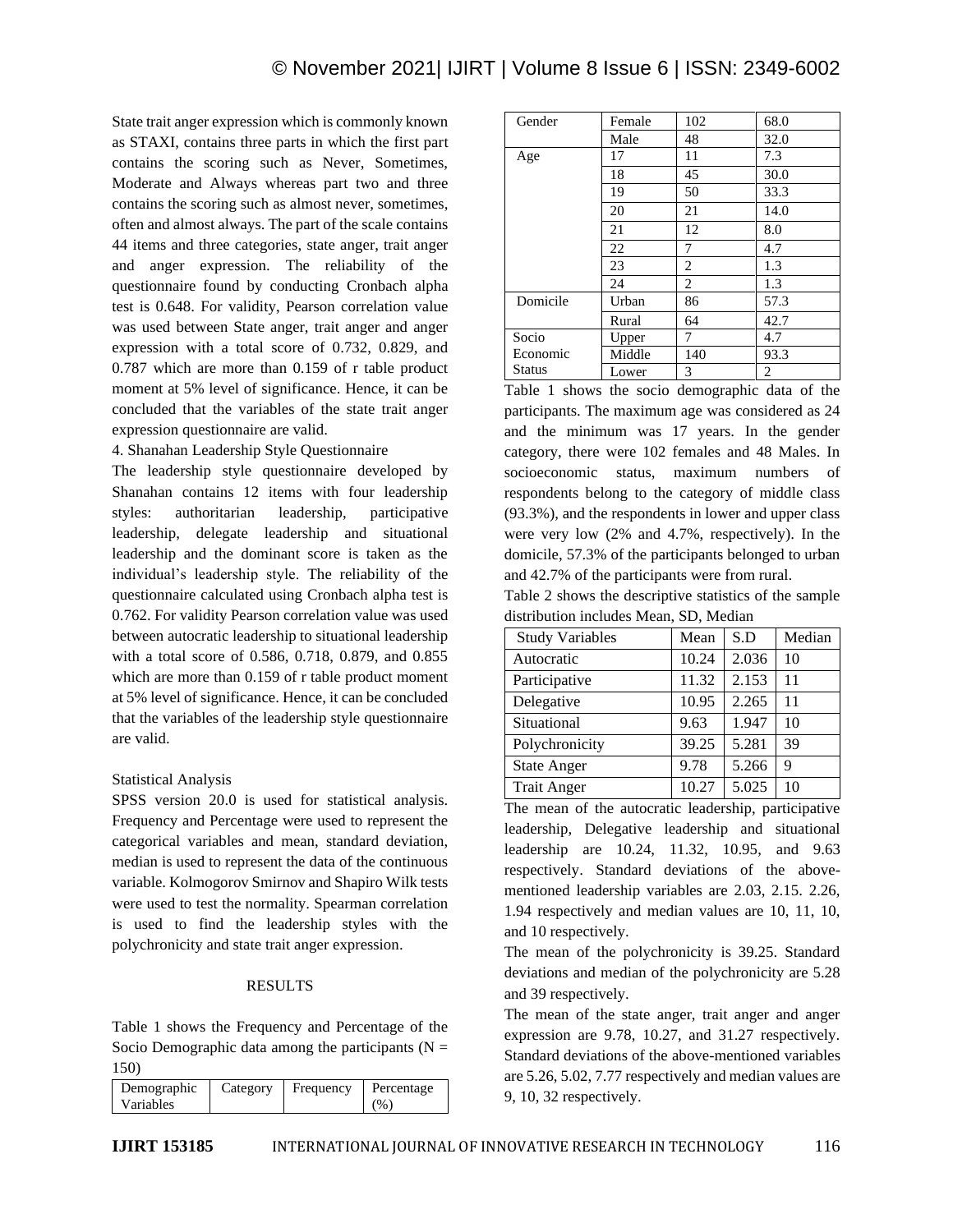| Study<br>Variables | Kolmogorov<br>Smirnov |       | Shapiro wilk |      |
|--------------------|-----------------------|-------|--------------|------|
|                    | Statistic             | Sig.  | Statistic    | Sig. |
| Autocratic         | .106                  | .000  | .971         | .003 |
| Participative      | .117                  | .000  | .973         | .004 |
| Delegative         | .098                  | .001  | .970         | .002 |
| Situational        | .115                  | .000. | .975         | .009 |
| Polychronicity     | .071                  | .064  | .988         | .214 |
| <b>State Anger</b> | .121                  | .000  | .936         | .000 |
| <b>Trait Anger</b> | .108                  | .000  | .965         | .001 |
| Anger              | .071                  | .063  | .983         | .062 |
| Expression         |                       |       |              |      |

Table 3 shows the Normality test of Kolmogorov  $S_{\text{max}}$  smirnov and  $S_{\text{max}}$   $S_{\text{max}}$  in the study variables  $S_{\text{max}}$ 

Table 3 consists of the results of the Kolmogorov Smirnov and Shapiro Wilk test conducted to test the normality of the study. From the results, it is found that most of the values lie below 0.05, hence it is a skewed distribution. Therefore, median and non-parametric tests were used.

Table 4 shows the spearman rho correlation of leadership styles relation with the Polychronicity, State anger, Trait anger and Anger expression

| Study       | Polychroni | <b>State</b> | Trait    | Anger    |
|-------------|------------|--------------|----------|----------|
| Variables   | city       | anger        | anger    | Expressi |
|             |            |              |          | on       |
| Autocrati   | $0.182*$   | 0.182        | 0.271    | $0.179*$ |
| c           |            | ∗            | **       |          |
| Participati | $-0.067$   |              | $-0.122$ | 0.024    |
| ve          |            | 0.268        |          |          |
|             |            | $***$        |          |          |
| Delegativ   | 0.070      | $-0.11$      | 0.006    | 0.150    |
| e           |            |              |          |          |
| Situationa  | 0.137      | 0.022        | 0.096    | 0.111    |
|             |            |              |          |          |

\*\*. Correlation is significant at the 0.01 level (2-tailed) \*. Correlation is significant at the 0.05 level (2-tailed) Table 4 shows spearman rho correlation, it is found that the autocratic leadership has a significant positive correlation with the Polychronicity, state anger, trait anger and anger expression. Participative leadership has a significant negative correlation with the state anger.

## DISCUSSION

The study indicates a positive correlation of autocratic leadership with state anger, trait anger and anger expression, which shows that the leaders who follow the autocratic style openly deal with and express their anger more than other types of leaders. With the power to make decisions in their hands there are instances where leaders use anger as a form of authority when faced by the complexities of life to instil fear or as a product of fear and to show their authoritarian personality. <sup>4</sup> Trait anger identified with the autocratic style can be related with frequency, duration and intensity of state anger. It can also be said that a person with trait anger tends to experience lengthy state anger and can be associated with the cause of state anger. Persons inhibiting trait anger seem to be easily angered, express stronger reactions and are likely to experience more severe, frequent or negative anger related consequences. The individuals get angry with a number of things with high frequencies in their everyday life and they also seem to not cope well with anger.<sup>5</sup> Anger being expressed differently by various individuals and through various modes, trait anger is also positively related to the anger expression. $21$  These could also be the reason for the autocratic style to be positively correlated to state anger, trait anger and anger expression.

Autocratic leaders with a positive correlation with Polychronicity can be seen to prefer to take part in multiple works simultaneously to bring efficient results. Polychronicity can help the leaders fulfil their tasks spontaneously and in effective time and resources. In the current dynamic world polychronic approach supports time, efficiency, management of workloads and multiple task engagements. <sup>19</sup> With the increase in competition, rapid change in technological advances, modernised organisational culture and globalisation polychronicity proves to be beneficial in the aspects of performance and constrictive time. Tasks with complexities are better suited by high levels of Polychronicity than those tasks/situations that require coordinated activities.<sup>14</sup> Autocratic leadership can also be associated with the polychronic cultures of high context cultural societies. It is expressed with unequal distribution of power, power distance and differences in many hierarchical levels.<sup>28</sup> The negative correlation of the participative leadership with the state anger indicates that participative leaders in their situation to feel or experience anger, they choose to not express it but try to empathise and understand better. A leader who follows a democratic style involves the members in decision making and its execution, praises and encourages their subordinates, offers choice and support, distributes responsibility and empower members and inspires trust and respect. They don't criticize the members when faced by the issue and instead of using force or showing disappointment or shouting at them they try to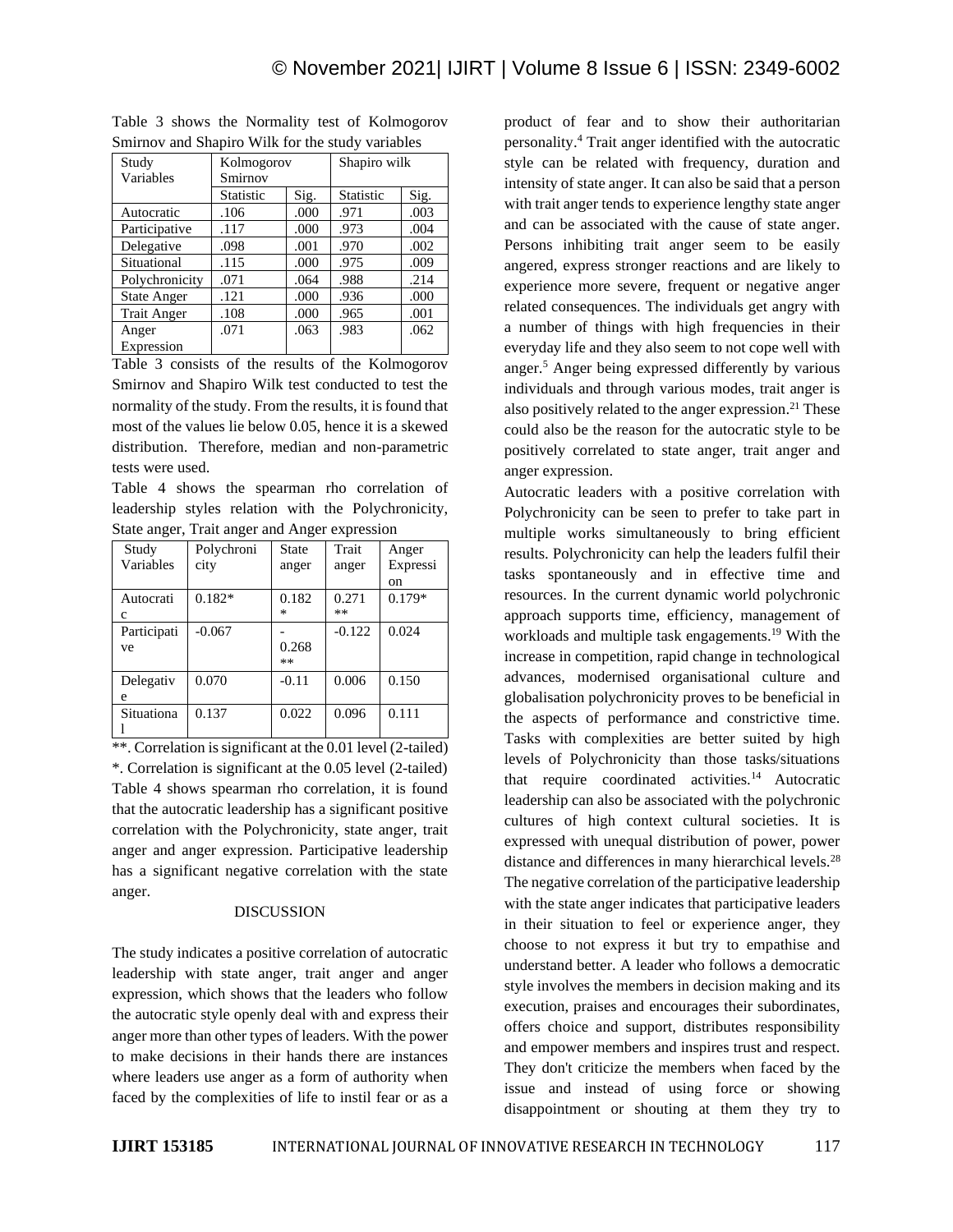understand the situation and turn it around.<sup>11</sup> Here, the views and opinions of the individuals are valued with objective praise and restrained criticism, a sense of responsibility is developed among the members.<sup>1</sup>With the possession of these characteristics, a participative leader does not use anger in motivating or completion of tasks. Participative leadership style tends to have a negative relationship with the group member's cynicism in which anger is included as an important component.<sup>10</sup> These could be possible reasons for the inverse relationship of participative leadership with state anger.

The limitations of the study could include that the study was done only for polychronicity and not monochronicity. Conducting this research along with monochronicity as a variable could have a better understanding of the leadership styles. The accuracy of the data cannot be assured as the data collected were self-reported and might be biased. The vast gender difference between the males and females used in this research could have an effect on the result. The statistical tests could have failed due to the small sample size used for the research. There is a chance of better results if the research had been conducted in an organisation population. There were only few studies that related to this area, and so future studies could bridge the gap by also conducting research in the field of leadership style, polychronicity and monochronicity. This research could be useful for further studies in this area and help the readers understand about leadership, the concept of polychronicity and state trait anger, and its effects on leadership styles. This research also helps to select leaders wisely based on the need, position and traits which are expected out of a job. The students and leaders can use this study to up bring their leadership qualities and learn how different variables enhance or inhibit the leader's / leadership dynamics. This study can also be useful in the fields of management, entrepreneurship and administration where the leader is expected to manage time and target the team and maintain his emotional stability hand in hand.

## **CONCLUSIONS**

Polychronicity and state trait anger expression has its own effect on leaders based on the leadership styles they follow and it could also be seen as either a boon or a bane considering their style which they choose to govern as a leader. It is found that leaders with autocratic style show more polychronic behaviours along with a direct relationship with state anger, trait anger and anger expression and participative leadership showing inverse relationship with state anger. Leaders could be selected in relation to their positioning and style needed for the respective work. Leaders choosing their style that match with the needs and demands must learn to maintain and control their anger to have an effective performance.

Financial support and sponsorship Nil. Conflicts of interest There are no conflicts of interest.

#### REFERENCES

- [1] Al Khajeh, E. H. (2018). Leadership styles on organizational performance. Journal of Human Reseources Management Research, 2018, 1–10. https://doi.org/10.5171/2018.687849
- [2] Baker, N. (2020). Authenitic Leadership, Leader anger and Follower Job Outcomes: A Comparison of Angry Vs. Non angry Leaders. Beykoz Akademi Dergisi, 8(2), 106–126. https://doi.org/10.14514/byk.m.26515393.2020.8 /2.106-126
- [3] Bluedorn, A. C., & Jaussi, K. S. (2008). Leaders, followers, and time. Leadership Quarterly, 19(6), 654–668. https://doi.org/10.1016/j.leaqua. 2008 .09.006
- [4] Calvert, P. (2000). Autocracy, anger and the politics of salvation. Totalitarian Movements and Political Religions, 1(1), 1–17. https://doi.org/10.1080/14690760008406922
- [5] Deffenbacher, J. L., Oetting, E. R., Thwaites, G. A., Lynch, R. S., Baker, D. A., Stark, R. S., … Eiswerth-Cox, L. (1996). State-Trait Anger Theory and the Utility of the Trait Anger Scale. Journal of Counseling Psychology, 43(2), 131– 148. https://doi.org/10.1037/0022-0167.43.2.131
- [6] Fadely, L. Dean; Fadely, P. R. (1972). Leadership Styles: An Experimental Study to Determine the Comparative Effectiveness of Democratic and Autocratic Leadership in Adult, "Real World!'' Groups." U.S. DEPARTMENT OF HEALTH, EDUCATION & WELFARE OFFICE OF EDUCATION.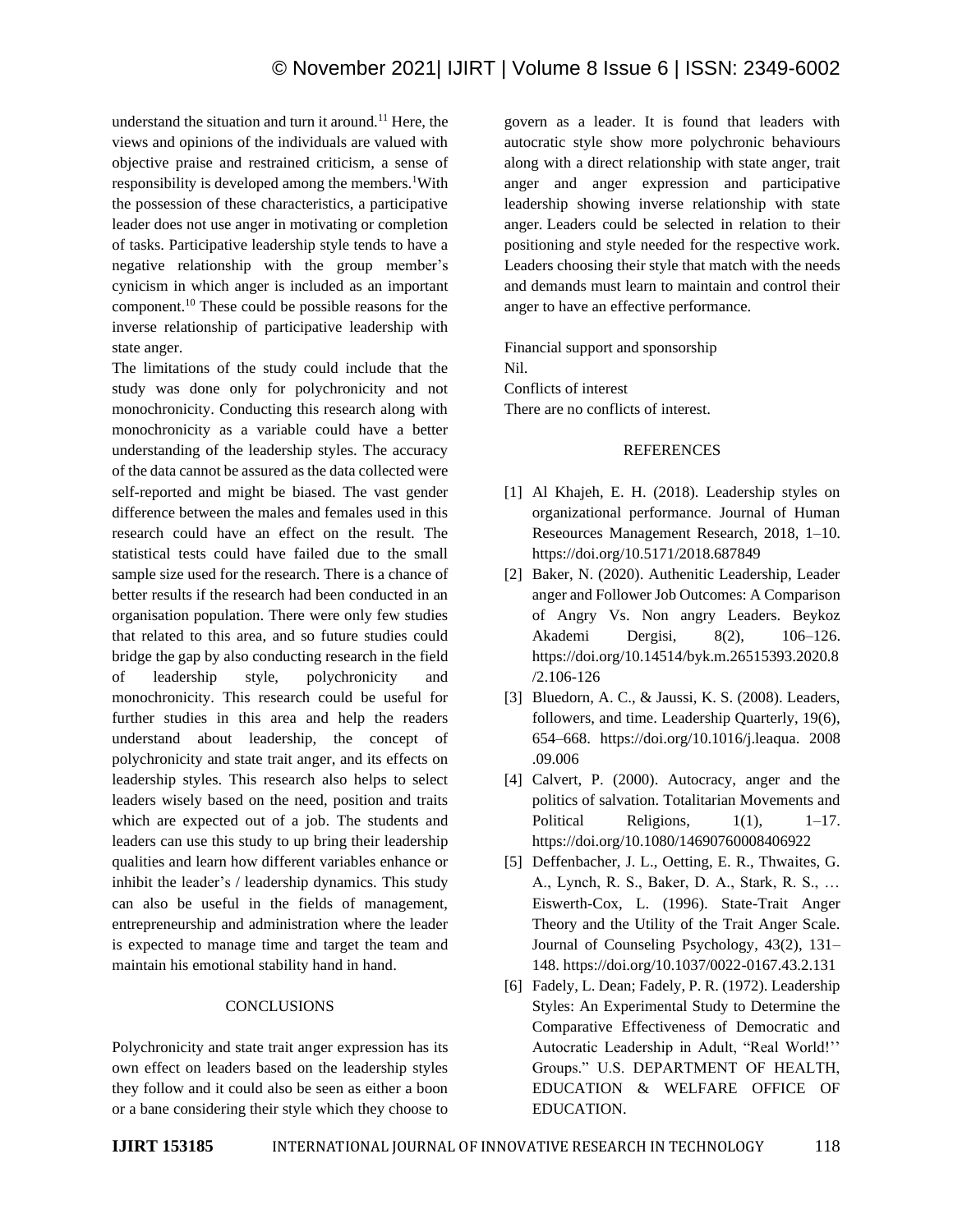- [7] Faraci, P., Lock, M., & Wheeler, R. (2013). Assessing leadership decision-making styles: Psychometric properties of the Leadership Judgement Indicator. Psychology Research and Behavior Management, 6, 117–123. https://doi.org/10.2147/PRBM.S53713
- [8] Fuqua, D. R., Leonard, E., Masters, M. A., Smith, R. J., Campbell, J. L., & Fischer, P. C. (1991). A structural analysis of the State-Trait anger expression inventory. Educational and Psychological Measurement, 51(2), 439–446. https://doi.org/10.1177/0013164491512018
- [9] Gandolfi, F., & Stone, S. (2018). Leadership, Leadership Styles, and Servant Leadership. Journal of Management Research, 18(4), 261– 269.
- [10]İnce, F. (2018). The Effect of Democratic Leadership on Organizational Cynicism: A Study on Public Employees. Journal of Business Research - Turk, 10(2), 245–253. https://doi.org/10.20491/isarder.2018.428
- [11] Jdetawy, L. F. (2018). The prominent leadership Style(s) adopted by Jordanian firms managers : A case study of the Jordanian private firms. International Journal of Development Research, 8(11), 24343–24367.
- [12]Joseph, D. L., Dhanani, L. Y., Shen, W., McHugh, B. C., & McCord, M. A. (2015). Is a happy leader a good leader? A meta-analytic investigation of leader trait affect and leadership. Leadership Quarterly, 26(4), 557–576. https:// doi.org/10.1016/j.leaqua.2015.04.001
- [13]Kant, L., Skogstad, A., Torsheim, T., & Einarsen, S. (2013). Beware the angry leader: Trait anger and trait anxiety as predictors of petty tyranny. Leadership Quarterly,  $24(1)$ ,  $106-124$ . https://doi.org/10.1016/j.leaqua.2012.08.005
- [14]Kantrowitz, T. M., Grelle, D. M., Beaty, J. C., & Wolf, M. B. (2012). Time Is Money: Polychronicity as a Predictor of Performance Across Job Levels. Human Performance, 25(2), 114–137. https://doi.org/10.1080/08959285. 2012.658926
- [15]Kılıçoğlu, D. (2018). Understanding Democratic and Distributed Leadership: How Democratic Leadership of School Principals Related to Distributed Leadership in Schools? Educational Policy Analysis and Strategic Research, 13(3), 6– 23. https://doi.org/10.29329/epasr.2018.150.1

[16]König, C. J., & Waller, M. J. (2010). Time for reflection: A critical examination of polychronicity. Human Performance, 23(2), 173– 190.

https://doi.org/10.1080/08959281003621703

- [17]Malik, M. A., & Azmat, S. (2019). Leader And Leadership: Historical Development of the Terms And Critical Review of Literature. Annals of the University of Craiova for Journalism, Communication and Management, 5(1), 16–32.
- [18] Nanjundeswaraswamy, T.S. and Swamy, D.R. (2014). Leadership styles. Adavnces in Management, 7(2). https://doi.org/10.1016/b978- 1-84334-658-6.50003-6
- [19]Palmer, D. (2006). Pol Ychronic Leader: What Would Leadership Research Look Like If We Considered Pol Ychronicity? Journal of Business and Leadership, 2(1), 99–107.
- [20]Poposki, E. M., & Oswald, F. L. (2010). The multitasking preference inventory: Toward an improved measure of individual differences in polychronicity. Human Performance, 23(3), 247– 264. https://doi.org/10.1080/08959285.2010. 487843
- [21]Thomas S.P., Williams, R.L. (1991). Perceived stress, trait anger, modes of anger expression, and health status of college men and women. Resources in Education, 40(5), 303–307. https://doi.org/10.1097/00006199-199109000- 00022
- [22]Sharma, D. L. J. K., & Singh, D. S. K. (2013). A Study on the Democratic Style of Leadership. International Journal of Management & Information Technology, 3(2), 54–57. https://doi.org/10.24297/ijmit.v3i2.1367
- [23] Thoms, P., & Pinto, J. K. (1999). Project Leadership: A Question of Timing. Project Management Journal, 30(1), 19–26. https://doi.org/10.1177/875697289903000104
- [24]Vroom, V. H., & Jaago, A. G. (2007). The role of the situation in leadership. American Psychologist,  $62(1)$ ,  $17-24$ . https://doi.org/10.1037/0003-066X.62.1.17
- [25]Walls, E. (2019). The Value of Situational Leadership. Journal of Community Practitioner and Health Visitors Association, 92(2), 31–33.
- [26]Warrick, D. D. (1981). Leadership Styles and Their Consequences: Importance of Leadership